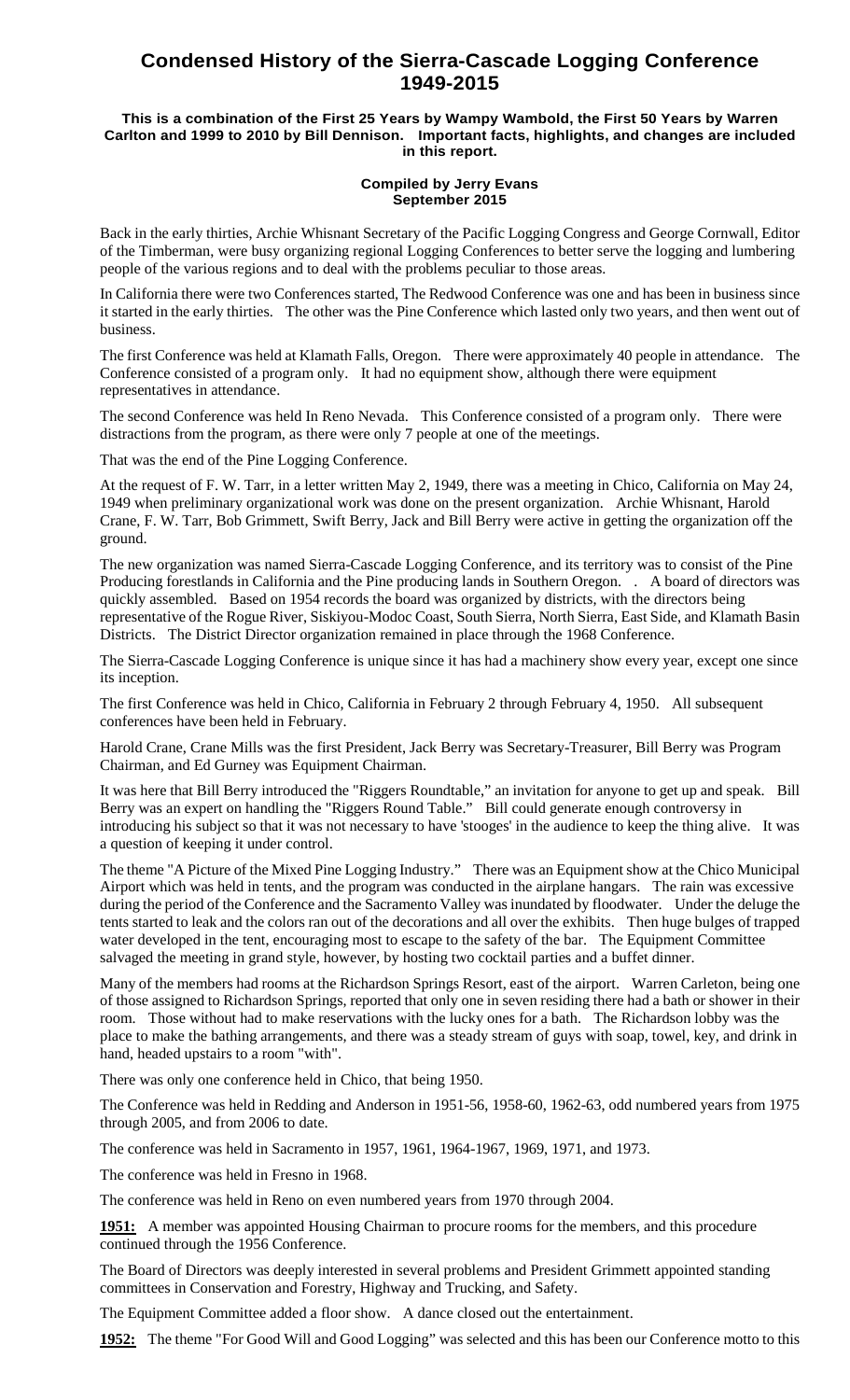day.

To encourage spouses to attend the Conference, the Equipment Committee hosted the first ladies luncheon. The cocktail event was now called the Log Pond and the dinner event the Timberee. The Timberee was continued through 1963. The Conference ended Saturday afternoon with a "bull of the woods" barbecue at the Fair Grounds.

Later in 1952 the Conference hosted a newsman's tour of the timber area about Redding. Nine people from newspapers, TV, and radio toured the woods operations over a two-day period. As the result of the tour and the reports filed by the guests, the Directors established the Sierra-Cascade Logging Conference Forest News Award. The Award was an invitation for news people to report on any category related to trees, logging, forest products manufacturing, forest management, etc. With this competition, the Directors anticipated increased public exposure and publicity for the industry. The forest news award competition continued through the 1963-64 Conference year. The directors then ended the program as the interest and competition had waned, and turned instead to professional publicity.

**1953:** The dates of the conference were changed from the first to the second week of February. The change was to dodge a housing problem. The Red Bluff Bull Sale was also in early February and on occasion, the dates for the Sales and the Conference were the same. When this occurred, housing was in short supply. So a deal was struck to schedule the Bull sale for the first week of February and the Conference for the second week.

New features for this Conference were the truck drivers dinner. This was an attempt of the owners to impress on the drivers good safety measures and good relations with the users of public roads. There were 232 men in attendance.

The Log Pond cocktail parties became the Sawdust Bowls and the Saturday lunch became the Cookhouse Lunch. The Cookhouse Lunch was continued through 1959.

Another feature was a newsman's tour. Nine persons from the news media, including newspaper, radio, and TV accepted invitations for a two-day tour through the Pine logging operations. As a result of the tour, the Sierra-Cascade Forest News Award was set up. This was open to the newspapers of the general region and the stories were to cover almost any category relating to trees, logging, manufacture, management, etc. The prizes were \$300.00 first, \$150.00 second, and \$50.00 third.

**1954:** During the Conference, L. J. Carr, President of Forest Products Research Society, excited everyone with his predictions about the future forest products industry. News reporters went wild with his description of the industry by 2004; Carr claimed research and science confirmed his predictions. His report inspired one reporter to coin the term of "atomic lumbermen" for future forest products industrialists. It is of more than casual interest that many of the projects mentioned are now common practice.

A new feature added was the Loggerama in which most of the exhibited machinery was put to work on the race track at the Fairgrounds. The most exciting was probably the loading crane that over-turned at the live demonstration. The Loggerama was continued through the 1957 Conference, and then discontinued after being rained out for three consecutive years.

The First Forest News Award Contest was held and awards presented.

**1955:** Jack Berry was the Secretary-Treasurer for the last time.

There were organization changes, with the formation of an Executive Committee and, on the equipment side, the formation of the Equipment Committee and supportive Advisory Committee.

For the fast time resolutions of the Conference position on issues were drafted and approved.

The new Equipment Committee started soliciting contributions for support of the entertainment, and continued hosting the Sawdust Bowls, Timberee, and ladies luncheon.

**1956:** L. D. Wambold was Secretary-Treasurer for the first time and was continually reelected through the 1979-80 Conference year.

**1957:** California Governor "Goody" Knight gave the welcoming address at the breakfast.

**1959:** Featured "Lausmann's Lousy Loggers Band" for the first time at the Sierra-Cascade Logging Conference. They continued to be part of the Conference through 1976 when the band broke up. After that band members belonging to the Sierra-Cascade Logging Conference reorganized and continued to perform as "Lausmann's Lousy Loggers Band" through the 1982 Conference.

**1961:** Governor Pat Brown gave the welcoming address.

**1962:** It was the first and only Conference in which there was no machinery show.

The first time the Program sessions were held in the Cascade Theater.

It was the first time a speaker went on to become the President of the United States. Richard Nixon, former Vice-President of the United States, spoke at one of the Friday morning session

**1963:** This marked the first conference in which a Logger's Queen was programmed.

The elimination of the formal banquet which was replaced by a smorgasbord

**1964:** Robert Jensen, Fred E. Barnett Co. was Equipment Chairman. Bob is the only person in the organization that has served both the Equipment and Lumber Production industries. (In 2004 when the two boards merged this changed)

This was the final year of the News Awards.

**1965:** The 1965 Conference was originally scheduled to be in Redding-Anderson but some of the buildings at the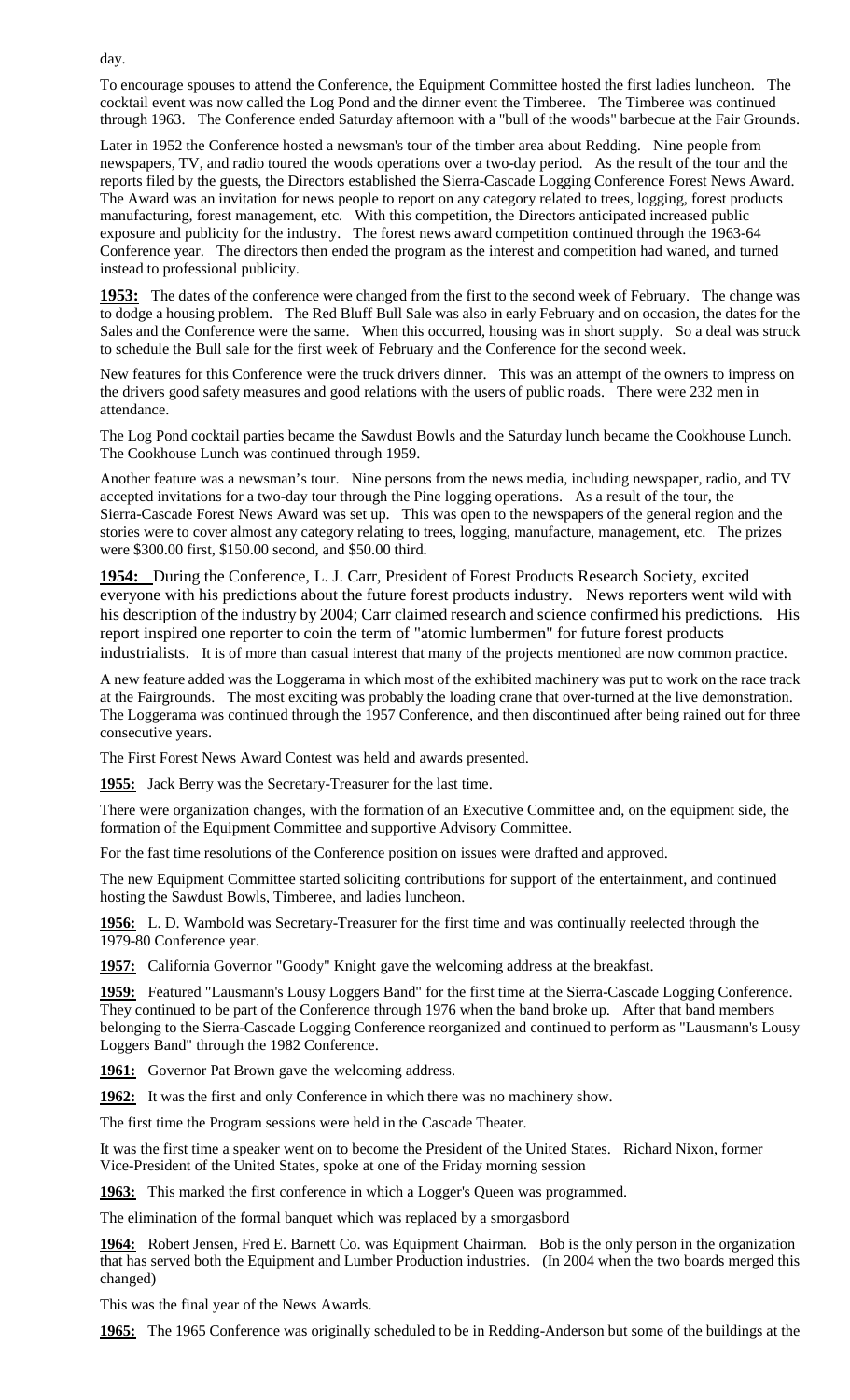Shasta District Fair Grounds were not available. Temporary structures could be set up but this wasn't agreeable with the Equipment Committee. The conference was moved the 1965 Conference to Sacramento. Support was solid from the Sacramento Convention Bureau and, on short notice. Roy Stillwell, Tenco Tractor, agreed to lead and organize a Sacramento Equipment Committee. His "Greatest Show on Worth" was one of the best equipment shows the Conference has had.

During the conference the ground was broken at the new Cal-Expo grounds. Several trees were planted at the new location by dignitaries of the State and the Lumber Industry. The financial support structure was changed from voluntary assessments based on lumber and logging production, to \$25.00 for logging and trucking firms, and \$50 for lumber and wood processing companies.

**1966:** A new feature was the "Breakfast at the Conference," the first gin fizz breakfast, and featured the first "Tournament of Tall Timber Tales."

The Equipment Committee furnished additional entertainment by bringing in the World Champion Lady Log Roller to the pond at Woodlake Inn. She spent little time in dunking President Crane and Secretary Wambold.

**1967:** The Equipment Committee introduced door prizes at the Breakfast. For the first time complimentary cocktails at the Sawdust Bowls were limited to three per person.

A pet project of Bob Bough, W. V. Morgan Company, was to have the Equipment Committee sponsor scholarships. As the result of Bob's drive, the 1967 Equipment Committee started an annual scholarship fund for a qualified forestry student at the University of California, Berkeley, or Oregon State University; the initial award was \$500.00. The Conference was asked to administer the program and Ray Crane was appointed Chairman of the Scholarship Committee, to establish the rules for application and select the scholarship winners.

The Equipment Committee incorporated as a non-profit organization, with officers and a board of directors. George McClean, Standard Oil Company, as the first President. The corporation stated that the directors represented various areas within the scope of the Sierra-Cascade Logging Conference; that each local equipment committee would be responsible for producing the annual show and related events if the Conference is in their area.

**1968:** The first two Forestry Scholarships were awarded.

The Sierra-Cascade Logging Conference was incorporated August 26, 1968. The Executive Committee was reactivated, becoming responsible for finance, policy and developing recommendations for the Board of Directors.

The fiscal year was gradually changed to end on June 30.

The Executive Committee prepared a budget one year in advance.

The dues structure was changed and all fees were increased: Individual Memberships from \$10.00 to \$15.00; Firm Memberships for wood processing firms from \$50.00 to \$75.00; Firm Memberships for logging and trucking firm from \$25.00 to \$35; all Firm Memberships included one Individual Membership.

Directors no longer represented Districts. In replacing Districts, the Board would act to maintain a broad representation of the entire Sierra-Cascade area.

Humboldt State University and the University of Nevada, Reno were added to the list of universities whose students could apply for the Forestry Scholarship.

**1969:** At the Breakfast, California Governor Ronald Reagan welcomed the loggers, and in turn was presented with an axe.

Another honored official at this Conference was Ivy Baker Priest, who spoke at the Ladies Day event. Mrs. Priest was the former Treasurer of the United States and, at this time, was Treasurer of the State of California.

Later in the year, Cal-Expo offered to make a parcel of land at the fair site available to the lumber industry and approached the Conference with the offer. After consideration, the Directors asked for time to study the offer.

**1970:** This first trip into Reno was a move that everyone was anxious to try, but was more anxious to play it safe and let someone else get their feet wet. President Berridge softened the town up a little in November by delivering to the City of Reno an 80-foot Christmas tree.

Following the 1970 Conference, the newsletter, now called the News Log, was published five times up to the 1972 Conference. Another publicity effort was a joint endeavor by the Directors and the Equipment Committee in contracting for professional publicity with the Evanson Public Relations Company, for a cost of \$1,500 for each party. The effort failed to increase the 1971 registration and the contract was not renewed.

**1971:** The Directors concluded the agreement with Cal-Expo officials for the development of the parcel of land on the fair site for a forest center. In the following year a design for the development of the parcel was completed. The project was completed in 1978. Administratively, the project was set up as a non-profit organization and called The California Forest Center. Ray Crane, Crane Mills, was appointed to handle the financial requirements for starting construction.

The Conference was active during the year preparing to break the ground for the new Forest Center.

**1973:** The Cal-Expo forest center project got off the ground during the year. A creditable showing was made in the construction. Approximately 85 per cent of the finance has been received from contributions from the members and supporting companies.

As a publicity feature the Conference and Equipment Committee purchased 1,250 of the "Lousy Loggers" LP records which were passed out with the paid registrations.

1974: The first presentation of memorials

On Saturday the members and the community were entertained by the "Loggerama-, a new substitution, for the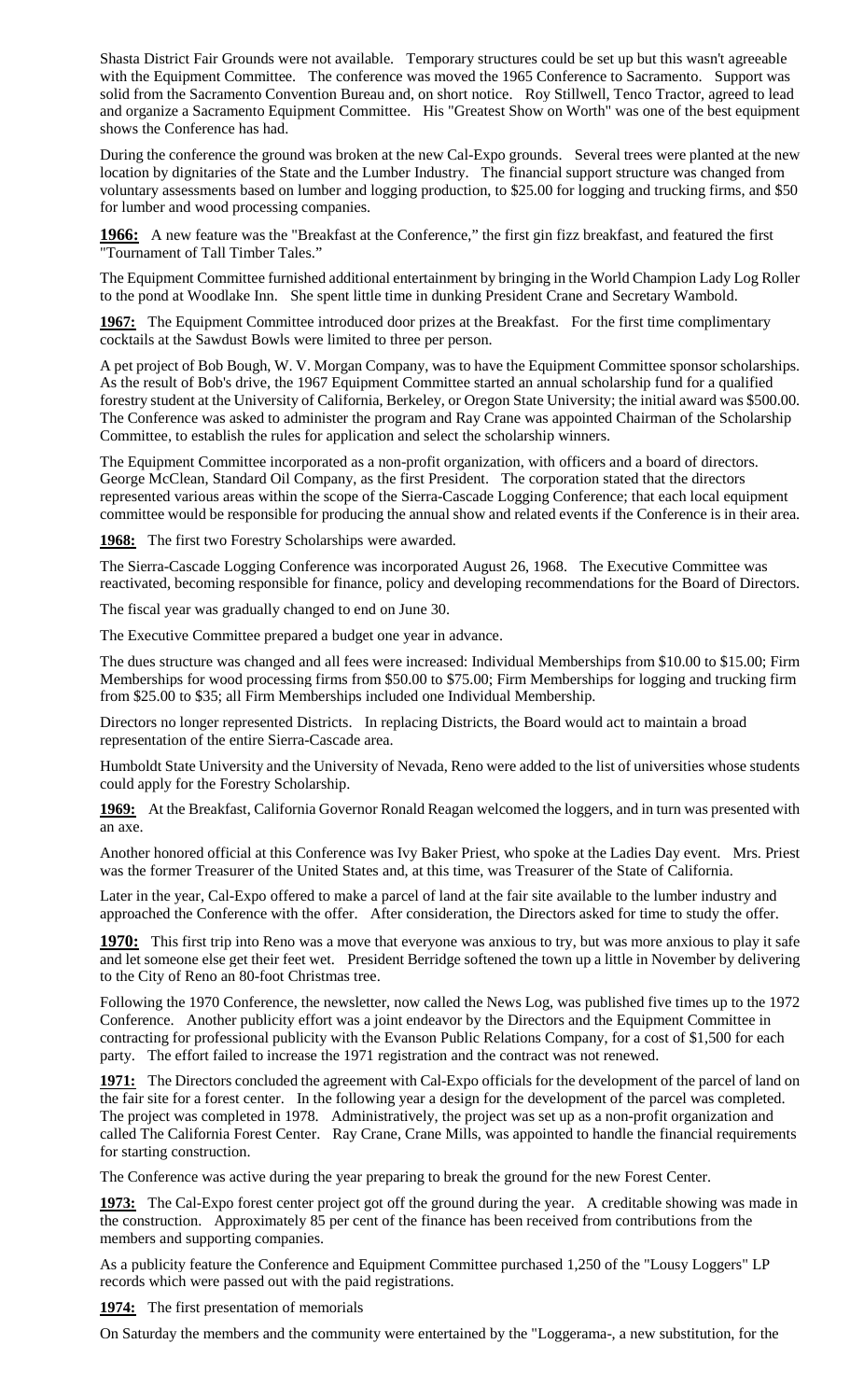"Logger's Holiday."

Special recognition was given by President Jensen to Dan Gellermann whose name was the only one on the records that had paid his membership for twenty-five consecutive years.

**1975**: The Conference returned to Redding-Anderson in 1975 "Big Time." Lou Wilson, Page Equipment Sales, headed the Equipment Committee that exceeded all expectations by overfilling the exhibit space.

The Forest Center was completed and was scheduled to be used during the 1976 State Fair.

**1976**: The original "Lousy Loggers Band" disbanded following this Conference, after having performed for the Sierra-Cascade Logging Conference for 18 consecutive years. Those band members in the Sierra-Cascade Logging Conference, however, reorganized as "Lausmann's Lousy Loggers Band" and continued to perform for the Sierra-Cascade.

**1977**: Several changes were made in the program, with the President giving his address at the Gin Fizz Breakfast, opening the equipment show Thursday morning, having a Past President's Axe Throw contest prior to the Thursday afternoon program and had a Super Sawdust Bowl Friday night.

**1980**: The Equipment Committee, for the first time in the history of the Conference, charged for Ladies Day.

This was Wampy's last Conference as Secretary-Treasurer. On June 20, 1980 Wampy turned the job over to Verne Fredrickson., who became the third Secretary-Treasurer of the Conference and, subsequently, was given the title of Secretary-Manager.

**1982**: The forestry scholarships were changed to the Wampy Wambold Awards.

**1983**: The cost for individual membership was increased from \$20.00 to \$25.00. The previous change in the membership fee was in 1974.

After the conference Dorene Curry replaced Verne Fredrickson as Secretary-Manager.

**1984**: The Scholarship program was blessed by substantial changes, due to the Equipment Committee wishing to provide opportunities for students in the service field. The two forestry scholarships remained unchanged, while the three forest technicians' awards were increased from \$250.00 to \$500.00 each; these were all Wampy Wambold Scholarships. Added were three service technician scholarships; one for \$1,000.00 and two for \$500.00. These latter three scholarships were funded by the Equipment Committee.

**1985**: The Dolbeer Steam Donkey is displayed at the conference for the first time.

**1987**: Secretary-Manager Dorene Curry resigned after the Conference and was replaced by Warren Carleton.

**1988**: The scholarship program is terminated.

**1989**: The registration totaled 1,228, which was a Redding-Anderson record.

**1990**: The registration of 1,586 was a conference record.

After the conference Warren Carleton resigned as Secretary-Manager and was replaced by Roy Berridge.

**1991**: The Conference had its first "Education Day." The event was organized by Jeannie Tomascheski and supported by Gene Dawson. Three hundred grammar school students were escorted through the equipment exhibits.

The first Logger of The Year award went to Dick Pland, Fiberboard Corporation.

An additional "first" for the Conference was an auction of donated items, held after the breakfast, with the proceeds going to Trees Are for People. The auction raised \$14,200 and, after deducting the cost for Education Day, netted \$12,358.00.

A new "wrinkle" was added this year with a Trucker's Seminar in a building off-site for truckers. The thrust behind this seminar was to encourage truckers to attend the Conference, register at a reduced fee, receive some valuable information, and become a staunch supporter of the Conference. Ron Voss, Sierra Pacific Industries, spearheaded the seminar.

A new membership category was established, called Crew Member, restricted to employees of logging, trucking, or road building firms.

**1992**: The Conference raffled a pickup on the final day of the Conference.

**1994:** The Equipment Committee established awards for outstanding contributions to the conference while working as a member of the Equipment Committee. These were the Jim Gordon award for a member in Sacramento, Boyd Peterson award for a member in Reno and John Jarrett award for a member in Redding. Effective with the merge in 2004 it became the John Jarrett award.

**1995**: There was an "In Woods Logging Seminar." The elementary school students were the first visitors to the live mechanized logging demonstration. Over 300 fourth grade students under the guidance of Jeanne Tomascheski and Gene Dawson toured the live logging demonstration near Shingletown that was directed by Mike Mitzel, Sierra Pacific Industries, and members of the California Licensed Foresters Association.

Secretary-Manager Roy Berridge retired on April 1, 1995 and Bill Dennison was selected to replace Roy.

**1996**: Under the direction of Kathleen Duysen, the Conference sponsored the first Education Day for Reno elementary school students. The students were escorted through the equipment displays and a couple of live demonstrations, by private industry foresters.

For the first time a woman was appointed to the Board of Directors. This was Jeanne Tomascheski.

**1997**: Appointment of the Education Fund Distribution Committee for determining the allocation of education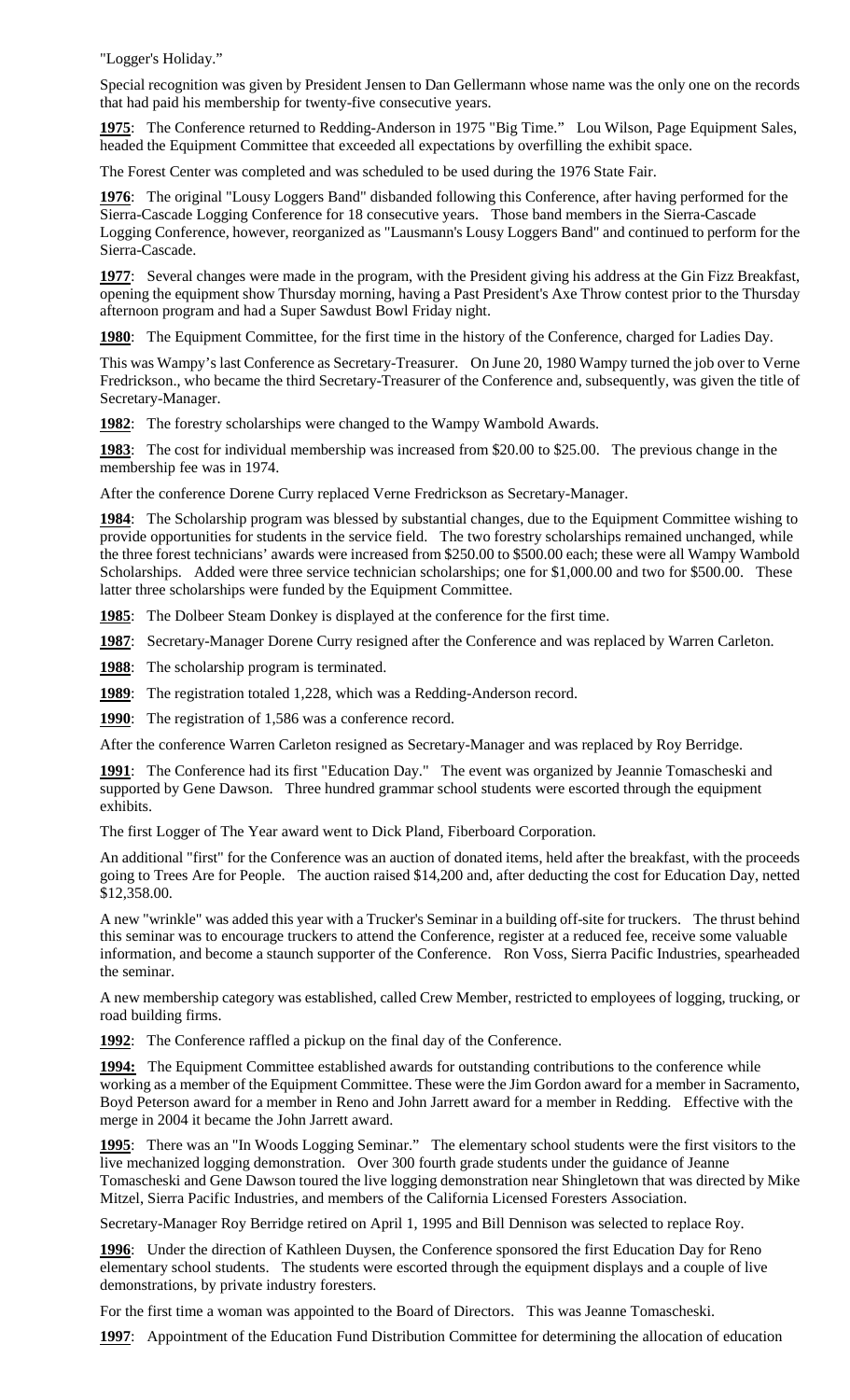funds.

The education fund auction was changed to a Friday dinner/dance instead of at the Gin Fizz Breakfast. The auction netted \$47,037.00.

The Ladies Day Luncheon became the Ladies Day Brunch.

The formation of a joint loggers and equipment committee named the Joint Goals and Strategy Committee which met three times by November to seek agreement on action needed to develop the conference "Vision For The Future".

**1998**: Increased the Individual Members and the Firm Membership fees by \$10.00 each. The new levels of membership investment became \$40.00 for Individuals and \$60.00 for Firms. The Crew Membership was discontinued.

The Past President's Axe Throwing event was named the Mike Balcom Memorial Past President's Axe Throw, and a memorial axe will be rotated among the annual winners.

The dinner/auction/dance was named the Lumberjack Banquet/Auction/Dance.

**1999- SCLC 50th Anniversary:** In recognition of the 50th Anniversary, a reception sponsored by Sierra-Pacific Industries honored Past Presidents and Equipment Committee Past Presidents. Those Past Presidents in attendance included Warren Carleton, Elmer Zimmerman, Glen Duysen, Larry Duysen, Ray Crane, Dick Pland, Jim Gilmore, Ed Walker, Bill Dennison, Jim McCollum, Jerry Evans, Joe Griggs, Joe Martin, Doug Whitaker, Ed Maloney, Reno Quilici, Ron Monk, Lowell Jones, Emmett Baugh, Roy Berridge, Steve Wiard, Tim Lynch, Frank Stewart, Jerry Boyer, Dick Roseberry, Tom Wulfert, Gene Dawson, Bob Jensen, Gary Shaffer.

This was also a memorable time for Joe Lausmann to gather with some of the Lausmann's Lousy Logger Band members: Lowell Jones, Rex Stevens, Gene Picket, Glen Duysen, and Duke McQueen

Three New events were featured: Steve Wiard and Stacey Martin co-chaired a Silent Auction that supplemented the always-successful auction during the Lumberjack Banquet; Falk Locomotive from Humboldt Historic Park, Eureka, CA. operated on a short track and; Wild Things Wildlife Show.

For the first time, Loggers and Equipment Committee entered into financial agreement on the conference advertisement book. (See R&D for details).

**2000:** SCLC Board of Directors has set education of our youth as a high priority for our conference.

The Sierra-Cascade Logging Conference, Inc. and the Sierra-Cascade Conference Equipment Committee, Inc. worked jointly to develop a Mission Statement which was passed by both boards:

**2001:** From this date on conference membership was not required to attend the special workshops.

The Falk Locomotive from the Fort Humboldt Historic Park, Eureka, CA. was set up during the conference.

**2002:** The First Annual Roy Derek Berridge Memorial Award was presented to Congressman Wally Herger of the California 2nd district for his co-sponsorship of the Herger-Feinstein Quincy Library Group Act of 2000.

**2003:** The first time Logging Competition and Exhibitions featuring Jim Taylor, Redding CA, International Logging Contest Champion (inducted into the Shasta County Sports Hall of Fame) drew large crowds. Students from University of California; San Luis Obispo; Humboldt State University and University of Nevada, Reno competed in various logging events.

The period 2002-03 was the year of major SCLC change that had been chartered since 1998 when the board spent considerable time developing the "Vision for the Future" workshop of the Loggers and Equipment Committee board members. The resulting Joint Goals and Strategy Committee ultimately led to the understanding that the conference will be enhanced under one board of directors. This led to the 2004 merger of the Sierra-Cascade Logging Conference, Inc. (1950) and the Sierra-Cascade Logging Conference Equipment Committee, Inc. (1967)

**2004:** This was the first conference held under just one board of directors since 1967

For various reasons the directors agreed that the conference would no longer alternate between Reno and Redding, but schedule future events in Redding Convention Center and Shasta District Fairgrounds.

**2005:** Frank Muse, owner Muse Trucking and Northern Lights Energy, Redding, CA became the first SCLC president under the newly organized SCLC, Inc. to have been chosen from the group formerly called Sierra-Cascade Logging Conference Equipment Committee, Inc.

The first Media Day, or Logger For A Day that provided opportunity for Virginia Reeter (The Valley Post), Rich Vahlquist (Channel 24), Robert Christopher (KQMS), Mike Quinn (KXLR) and others to compete in logging events.

Executive Director Bill Dennison stated that the new interaction with Shasta's Builder's Exchange for the 2006 conference should be a positive, monumental step for both organizations.

**2006:** The name of the conference was changed to Sierra-Cascade Forest Products and Equipment Exposition; still under the sponsorship of Sierra-Cascade Logging Conference, Inc.

It was best attendance for many years because we combined our efforts with Shasta Builders Exchange (SBE) beginning in 2005 based on the need to diversify the conference.

The conference success was bittersweet, because the sudden passing of Pat Dennison, assistant executive director for the past 12 years has tugged on everyone's heart. Bill and Pat had announced their retirement as Executive Director at the 2006 Spring Meeting to be effective at the end of that fiscal year.